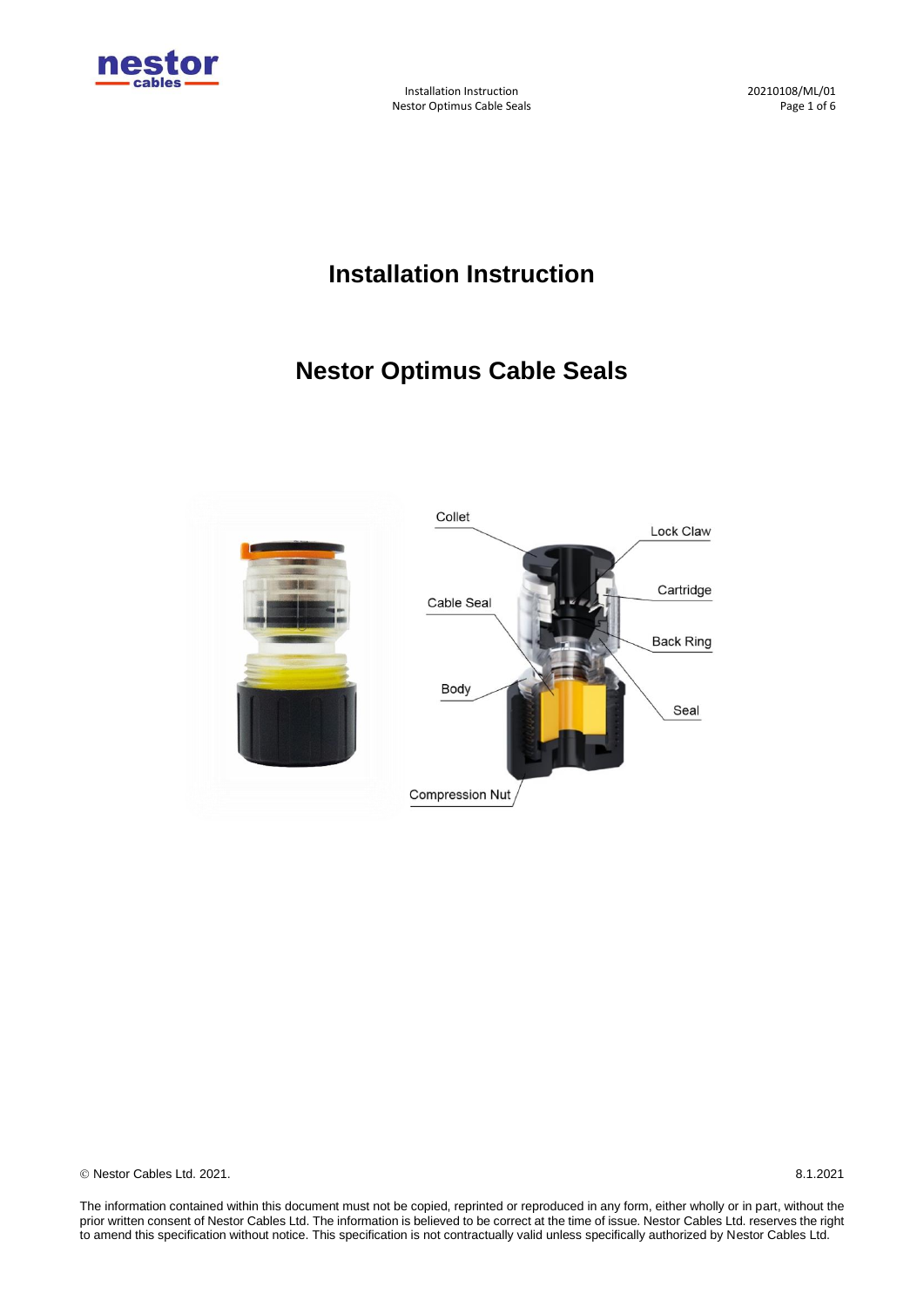

## **Application**

Cable seal connector for sealing of the end of a microduct route. Used for sealing the space between the cable and microduct preventing moisture, water and gas getting inside the microduct.

## **Installation Instruction**

We recommend the installer to read and follow all the instructions, precautions and warnings contained in this document before using the products in pressurized systems. Unfollowing all instructions, precautions and warnings may result in injuries or property damage. Nestor Cables Ltd. disclaims any responsibility in the case of damage caused by product misusing or incorrect installation.

### **Preparations**

- Pay attention to the installation location of the cable seal connector. The installation location must be selected so that the connector can be accessed after cable installation, like in cabinets or termination boxes. Therefore, the cable seal connector should never be used for direct buried installation.
- To avoid any possible problem during the cable blowing process, the connectors must be installed to the end of a microduct route before the cable blowing. Never install cable seals afterwards.
- Before installation work, make sure that the microduct external size and the push-in system size of the cable seal connector are same by checking the external diameter of the microduct.
- Also check that the cable being installed is compatible with diameter range of the cable seal.





- The duct end must be round, and it must be cut to 90° angle by using the correct duct cutter. Never use saw, pliers or knife.
- When necessary, deburr and break off sharp edges of the microduct end before inserting it into the connector using the correct tool.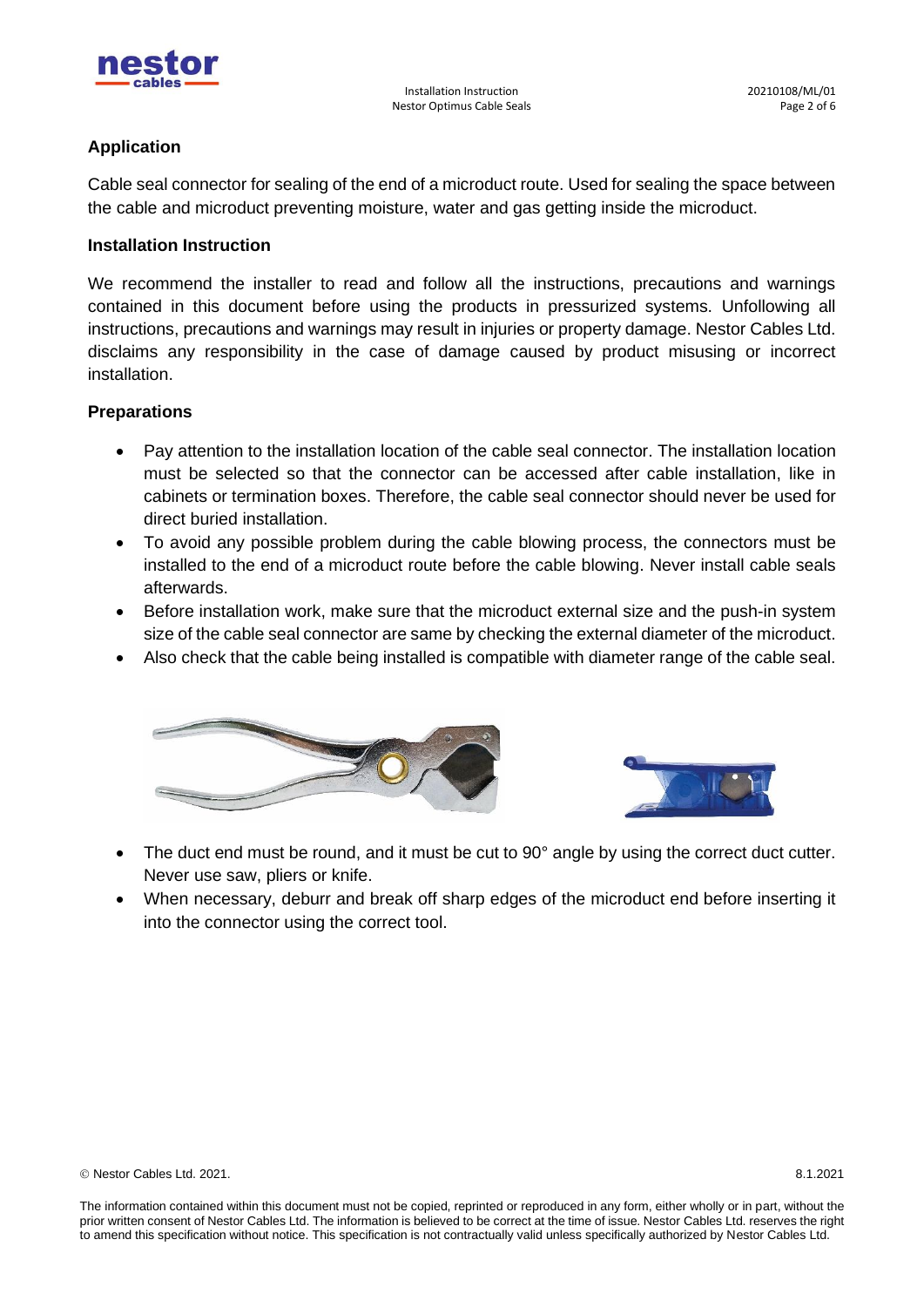

Installation Instruction 20210108/ML/01 Nestor Optimus Cable Seals **Page 3 of 6** 

## **Installation**



- Make sure that the microduct is clean and does not contain any scratches, cracks, cuts or deformities on its surface.
- Avoid putting any foreign material into the cable seal connector or microduct before and during the installation.



- Align the microduct correctly with the cable seal connector to ensure the correct installation.
- Push the microduct into the connector. This may need a moderate force and a slight rotation.
- The microduct or the connector seal should not be scratched or damaged during the insertion, otherwise there may be leaks or further misfunctioning.
- The microduct must be connected by hand without using any kind of tool.
- Nestor Optimus Cable Seals are pre-fitted with tamper proof locking clips as standard. Please note that there is no need to remove locking clips during the installation.



• Make sure that the microduct is correctly and fully inserted into the cable seal connector seat. The transparent body of the connector allows a visual inspection of the correct installation.

© Nestor Cables Ltd. 2021. 8.1.2021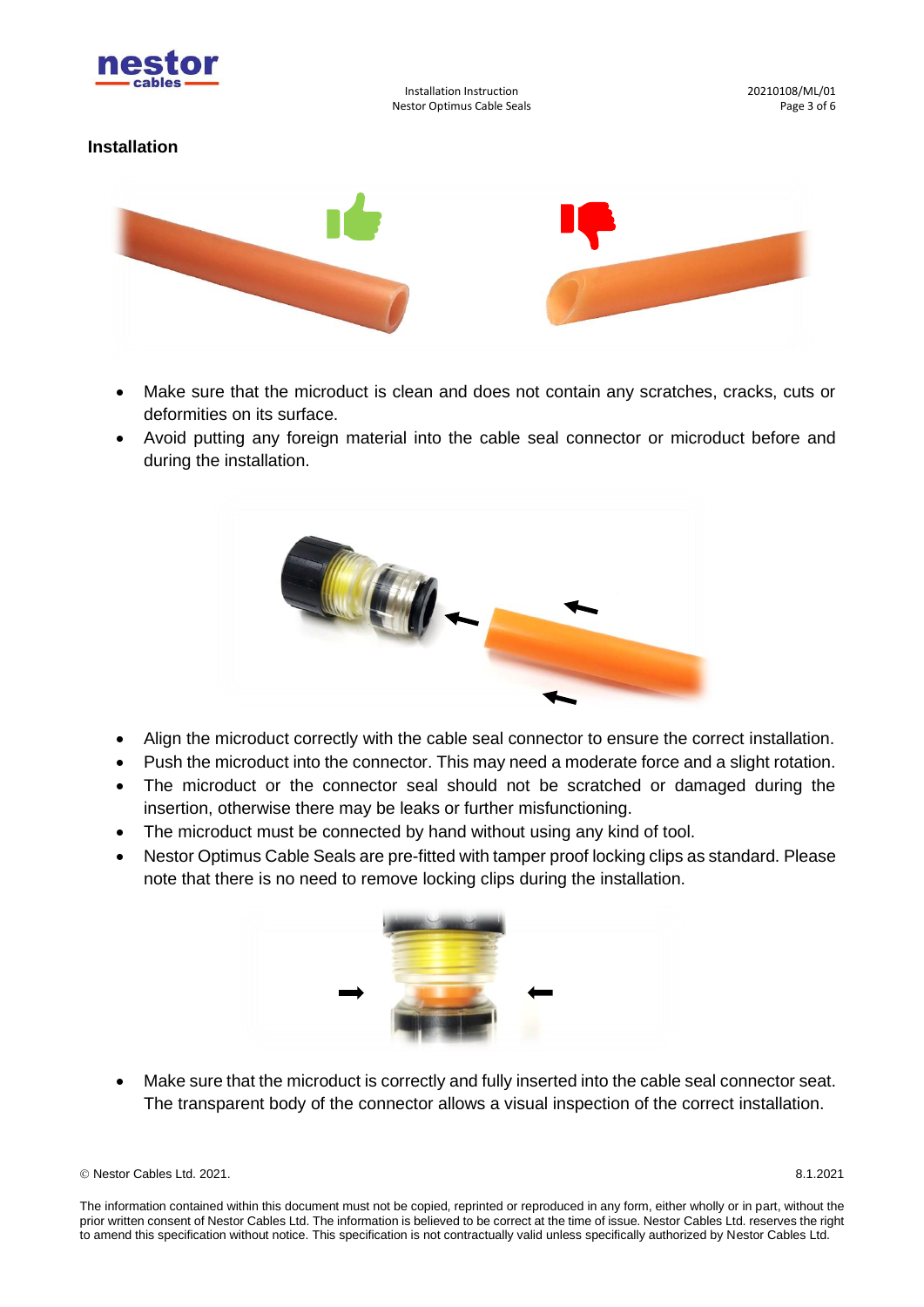

Installation Instruction **1996** 100 and 101 and 1020210108/ML/01 and 103 and 103 and 103 and 103 and 103 and 10<br>Page 4 of 6 Nestor Optimus Cable Seals



- To make sure that the microduct is properly connected, please pull it outwards slightly, without releasing the collet. Do not use too much force.
- If the microduct is not fully inserted into the cable seal connector, it may cause failures and leakages.



- If locking clips have been removed, please install the correct locking clip after connecting the microduct. By inserting the locking clip between the connector main body and the collet any possible microduct accidental disconnection can be avoided.
- All connection and disconnection operations, including the locking clip installation and removal, must be performed manually without the use of any kind of tools to prevent damages.



- Before the optical fibre cable installation, the cable seal connector nut must be completely unscrewed to open position. In that position the system is not sealed, and the cable can pass through the cable seal connector freely.
- The cable seal connector nut has a mechanical stop to confirm when it's completely open. Do not force the nut beyond the fully open position to avoid any possible damage to the connector.
- The nut must be screwed and unscrewed by hand only.

© Nestor Cables Ltd. 2021. 8.1.2021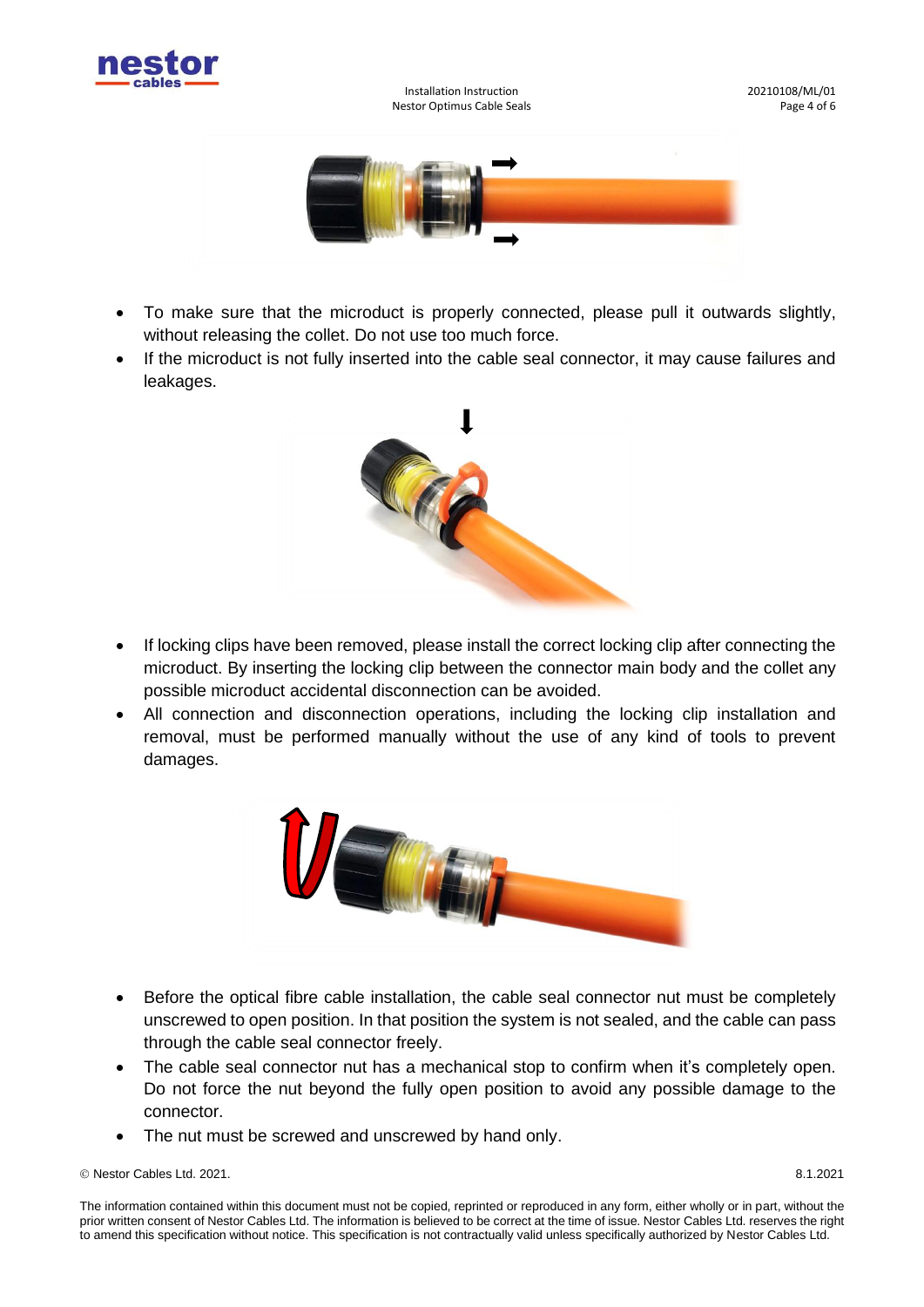

Installation Instruction 20210108/ML/01 Nestor Optimus Cable Seals **Page 1** of 6



- After the cable installation and in order to seal the system, the nut must be screwed firmly to closed position.
- Do not pull the cable when the cable seal connector is in the closed position to prevent possible damage to the gas seal.



- In order to disconnect the microduct from the cable seal connector, make sure that the pressure has been completely eliminated from the system before any operation.
- First, remove the locking clip. If it is the first time the locking clip is removed, a small part of it will be broken to identify that it is removed.
- To disconnect the microduct, push the collet in the direction of the connector body and pull the microduct outwards while keeping the collet pushed against the connector body.
- Never press collets towards the body unless you need to separate the microducts from the connector in an unpressurized line.

# **Product reuse**

- Nestor Optimus Cable Seals can be reused after checking that they are not damaged and correctly working.
- Even if the cable seal connector reuse is possible, it's only recommended in case of maintenance. The microduct network should never be built by reused cable seal connectors.
- In case of cable seal connector reuse, the operator must verify reused components and carefully check the correct functioning of the whole system.
- In the case of reuse of a microduct, the part previously inserted into the cable seal connector must be cut back and the whole line has to be re-verified.
- It is necessary to follow all the instructions as a precaution, in the same way as for the firsttime installation.

© Nestor Cables Ltd. 2021. 8.1.2021